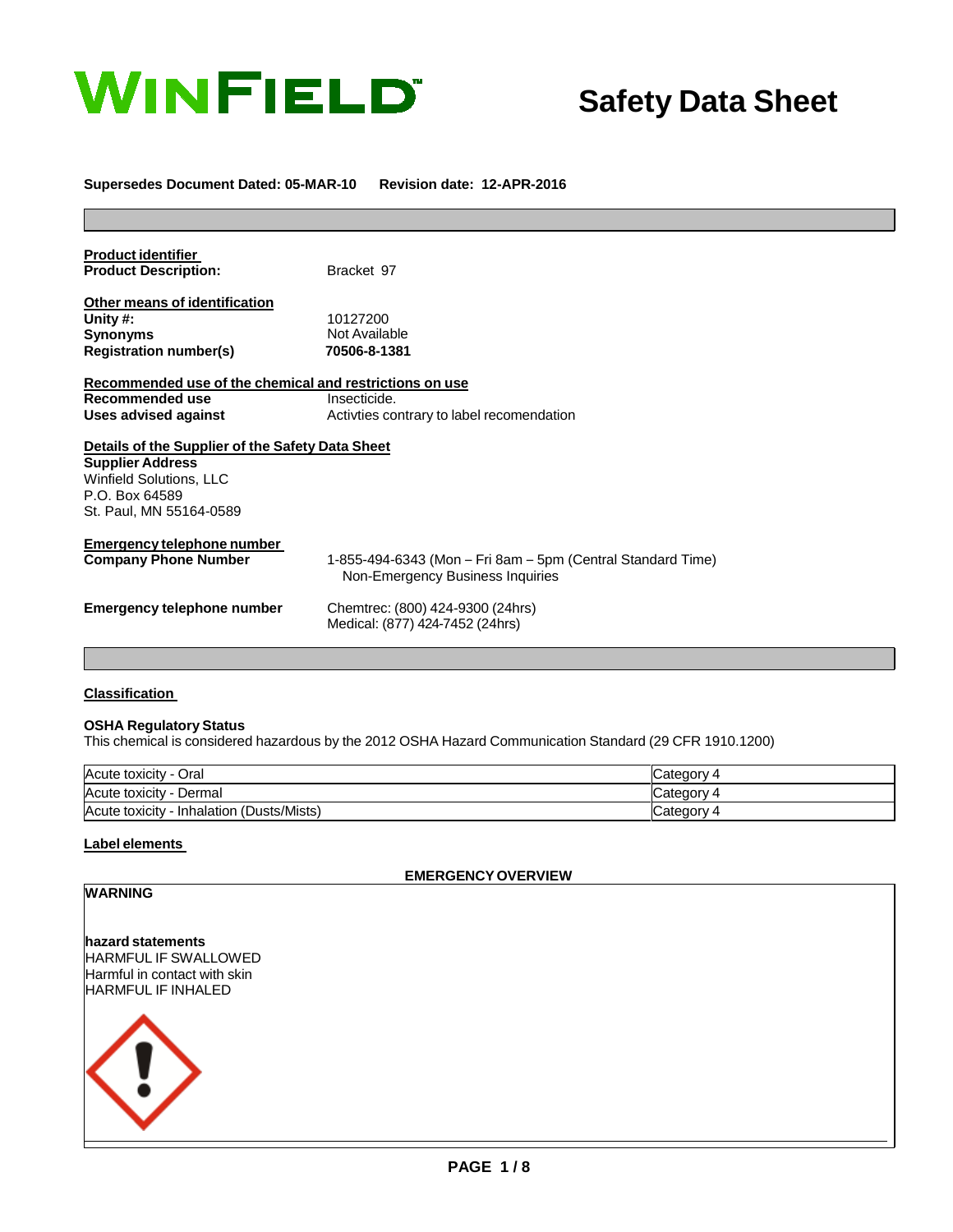| appearance Fine, white |  |  |
|------------------------|--|--|
|------------------------|--|--|

**Physical state** powder Highly hydroscopic

**Odor** rotten Cabbage

**PrecautionaryStatements - Prevention**

Wash face, hands and any exposed skin thoroughly after handling Do not eat, drink or smoke when using this product Wear protective gloves/protective clothing/eye protection/face protection Do not get in eyes, on skin, or on clothing Use only outdoors or in a well-ventilated area

IF ON SKIN: Wash with plenty of soap and water Call a POISON CENTER or doctor if you feel unwell Wash contaminated clothing before reuse IF INHALED: Remove victim to fresh air and keep at rest in a position comfortable for breathing Call a POISON CENTER or doctor if you feel unwell IF SWALLOWED: Call a POISON CENTER or doctor/physician if you feel unwell Rinse mouth

## **Precautionary Statements - Disposal**

Dispose of contents/container to an approved waste disposal plant

### **Hazards Not Otherwise Classified (HNOC)**

**OTHER INFORMATION**<br>• Toxic to aquatic life

**3. Composition/information on Ingredients Chemical name CAS-No Weight % Trade secret**

Acephate 1 30560-19-1 97

If CAS number is "proprietary", the specific chemical identity and percentage of composition has been withheld as a trade secret.

**4. First aid measures**

| <b>FIRST AID MEASURES</b>                            |                                                                                                                                                                                                                             |
|------------------------------------------------------|-----------------------------------------------------------------------------------------------------------------------------------------------------------------------------------------------------------------------------|
| <b>General advice</b>                                | Immediate medical attention is required. Show this safety data sheet to the doctor in<br>attendance. Remove from exposure, lie down.                                                                                        |
| Eye contact                                          | Hold eye open and rinse slowly and gently with water for 15 - 20 minutes. Remove contact lenses,<br>if present, after 5 minutes, then continue rinsing eye. Call a poison control center or doctor<br>for treatment advice. |
| <b>Skin contact</b>                                  | Wash off immediately with soap and plenty of water for at least 15 minutes. Call poison<br>control center or doctor for treatment advice.                                                                                   |
| <b>Inhalation</b>                                    | Move person to fresh air. If person is not breathing, call 911 or an ambulance, then give<br>artificial respiration, preferably mouth-to-mouth if possible. Call a physician or poison<br>control center immediately.       |
| Ingestion                                            | Call a physician or poison control center immediately. Never give anything by mouth to an<br>unconscious person. Clean mouth with water.                                                                                    |
| <b>Protection of First-aiders</b>                    | Use personal protective equipment. Avoid contact with skin, eyes and clothing.                                                                                                                                              |
|                                                      | Most Important Symptoms and Effects, Both Acute and Delayed                                                                                                                                                                 |
| <b>Most Important Symptoms and</b><br><b>Effects</b> | No information available.                                                                                                                                                                                                   |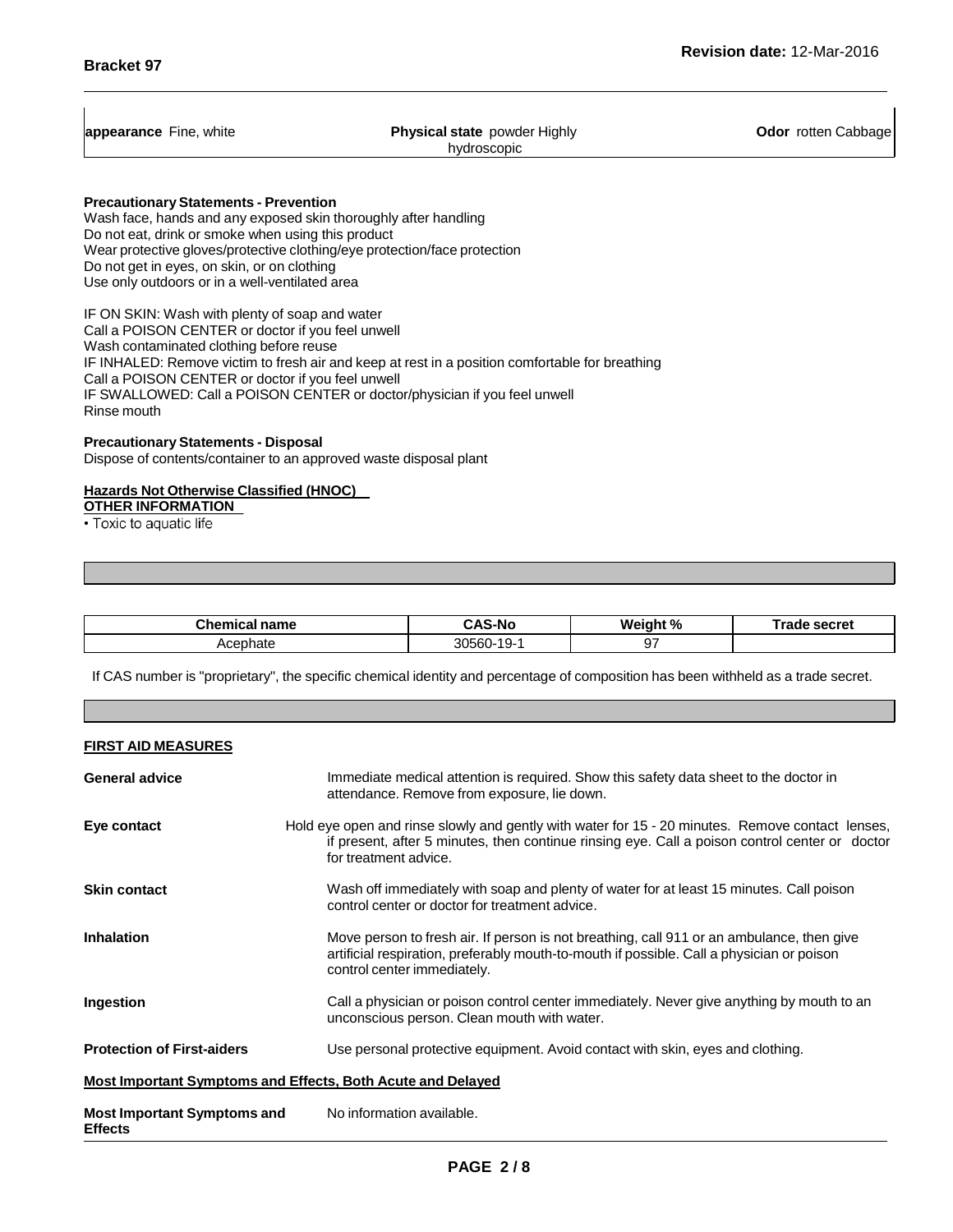#### **Indication of Any Immediate Medical Attention and Special Treatment Needed**

**Notes to physician** Cholinesterase inhibitor. Atropine is antidotal. PAM may alos be used in conjunction with atropine but should not be used alone.

#### **Suitable extinguishing media**

Carbon dioxide (CO2). Water spray. Dry chemical. Foam. Use extinguishing measures that are appropriate to local circumstances and the surrounding environment.

**5. Fire-fighting measures**

**Unsuitable extinguishing media** No information available.

#### **Specific hazards arising from the chemical**

No information available.

**Hazardous combustion products** Carbon dioxide (CO2). Sulfur oxides. Oxides of nitrogen. Oxides of phosphorous.

#### **Explosion data**

#### **Protective equipment and precautions for firefighters**

Use personal protective equipment. As in any fire, wear self-contained breathing apparatus pressure-demand, MSHA/NIOSH (approved or equivalent) and full protective gear.

#### **Personal precautions, protective equipment and emergency procedures**

| <b>Personal Precautions</b>                                  | Avoid contact with the skin and the eyes. Provide adequate ventilation. Take precautionary<br>measures against static discharges. Use personal protective equipment.                                                                                                                                                                                                                                                                                          |  |  |
|--------------------------------------------------------------|---------------------------------------------------------------------------------------------------------------------------------------------------------------------------------------------------------------------------------------------------------------------------------------------------------------------------------------------------------------------------------------------------------------------------------------------------------------|--|--|
| <b>Environmental Precautions</b>                             |                                                                                                                                                                                                                                                                                                                                                                                                                                                               |  |  |
| <b>Environmental precautions</b>                             | Consult a regulatory specialist to determine appropriate state or local reporting<br>requirements, for assistance in waste characterization and/or hazardous waste disposal<br>and other requirements listed in pertinenet environmental permits. Do not flush into surface<br>water or sanitary sewer system. Do not allow material to contaminate ground water system.<br>Local authorities should be advised if significant spillages cannot be contained. |  |  |
| Methods and material for containment and cleaning up         |                                                                                                                                                                                                                                                                                                                                                                                                                                                               |  |  |
| <b>Methods for Clean-Up</b>                                  | Sweep up and shovel into suitable containers for disposal. Reduce dust spreading with<br>water spray, collect rinsate. Shovel or sweep up.                                                                                                                                                                                                                                                                                                                    |  |  |
|                                                              |                                                                                                                                                                                                                                                                                                                                                                                                                                                               |  |  |
| <b>Precautions for safe handling</b>                         |                                                                                                                                                                                                                                                                                                                                                                                                                                                               |  |  |
| <b>Handling</b>                                              | Wear personal protective equipment. Avoid contact with skin and eyes. Avoid dust<br>formation in confined areas. Remove and wash contaminated clothing before re-use. Do<br>not eat, drink or smoke when using this product.                                                                                                                                                                                                                                  |  |  |
| Conditions for safe storage, including any incompatibilities |                                                                                                                                                                                                                                                                                                                                                                                                                                                               |  |  |
| <b>Storage</b>                                               | Keep containers tightly closed in a cool, well-ventilated place. Keep out of the reach of<br>children. Store in an area where cross-contamination with pesticides, fertilizers, food or<br>feed could not occur.                                                                                                                                                                                                                                              |  |  |
| incompatible materials                                       | Alkaline.                                                                                                                                                                                                                                                                                                                                                                                                                                                     |  |  |

**8. Exposure Controls/Personal Protection**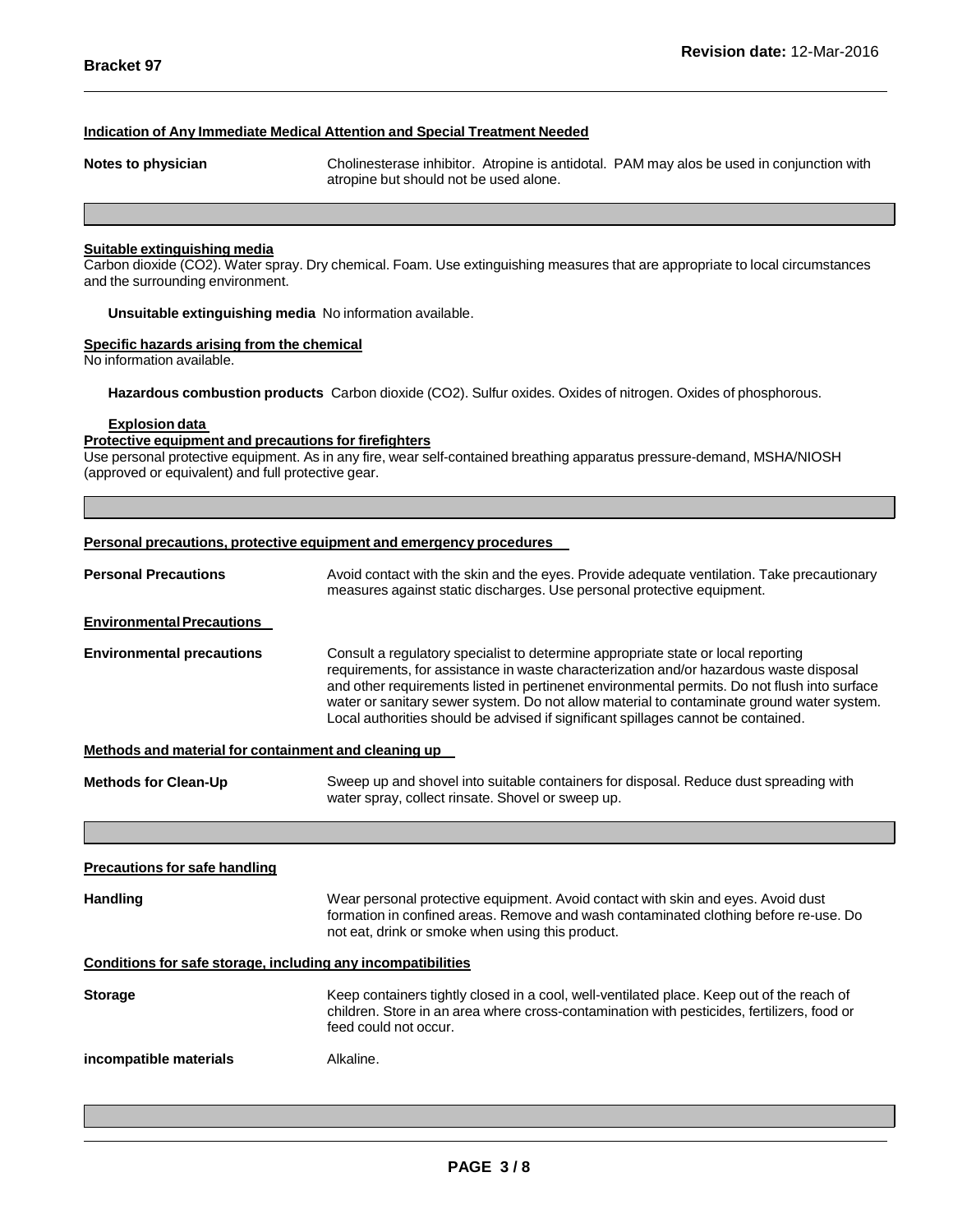| <b>Exposure guidelines</b>           | This product does not contain any hazardous materials with occupational exposure limits<br>established by the region specific regulatory bodies.                                                                                                                                                                                                                                                                                                                                                                                                                                                                                                                                                                                                                            |
|--------------------------------------|-----------------------------------------------------------------------------------------------------------------------------------------------------------------------------------------------------------------------------------------------------------------------------------------------------------------------------------------------------------------------------------------------------------------------------------------------------------------------------------------------------------------------------------------------------------------------------------------------------------------------------------------------------------------------------------------------------------------------------------------------------------------------------|
| <b>Engineering controls</b>          | Investigate engineering techniques to reduce exposures. Local mechanical exhaust<br>ventilation is preferred. Consult ACGIH ventilation manual or NFPA Standard 91 for design<br>of exhaust systems.                                                                                                                                                                                                                                                                                                                                                                                                                                                                                                                                                                        |
| <b>Personal protective equipment</b> |                                                                                                                                                                                                                                                                                                                                                                                                                                                                                                                                                                                                                                                                                                                                                                             |
| <b>Eye/Face Protection</b>           | Use eye protection to avoid eye contact. Where there is potential for eye contact have eye<br>flushing equipment available. Safety glasses with side-shields.                                                                                                                                                                                                                                                                                                                                                                                                                                                                                                                                                                                                               |
| <b>Skin protection</b>               | Wear protective gloves/clothing. Chemical resistant footwear plus socks.                                                                                                                                                                                                                                                                                                                                                                                                                                                                                                                                                                                                                                                                                                    |
| <b>Respiratory protection</b>        | Where airborne exposure is likely, use NIOSH approved respiratory protection equipment<br>appropriate to the material and/or its components. Full facepiece equipment is<br>recommended and, if used, replaces need for face shield and/or chemical goggles. If<br>exposures cannot be kept at a minimum with engineering controls, consult respirator<br>manufacturer to determine appropriate type equipment for given application. Observe<br>respirator use limitations specified by NIOSH or the manufacturer. For emergency and<br>other conditions where there may be a potential for significant exposure, use an approved<br>full face positive-pressure, self-contained breathing apparatus. Respiratory protection<br>programs must comply with 29 CFR 1910.134. |

### **General hygiene considerations**

Do not eat, drink or smoke when using this product. Remove and wash contaminated clothing before re-use. Wear suitable gloves and eye/face protection. Wash hands and face before breaks and immediately after handling the product.

**9. Physical and Chemical Properties**

#### **Information on basic physical and chemical properties**

| <b>Physical state</b><br>appearance<br>color                    | powder Highly hydroscopic<br>Fine, white<br>No information available | Odor              | rotten Cabbage |
|-----------------------------------------------------------------|----------------------------------------------------------------------|-------------------|----------------|
| <b>Property</b>                                                 | <b>VALUES</b>                                                        | Remarks/ • Method |                |
| рH                                                              | 4                                                                    |                   |                |
| Melting point/freezing point                                    | 5 °C / 41 °F                                                         |                   |                |
| <b>Boiling Point/Range</b>                                      | No information available                                             |                   |                |
| <b>Flash Point</b>                                              |                                                                      |                   |                |
| <b>Evaporation Rate</b>                                         | No information available                                             |                   |                |
| flammability (solid, gas)                                       | No information available                                             |                   |                |
| <b>Flammability limit in air</b>                                |                                                                      |                   |                |
| <b>Upper Flammability Limit</b>                                 | No information available                                             |                   |                |
| <b>Lower Flammability Limit</b>                                 | No information available                                             |                   |                |
| vapor pressure                                                  | 1.7 X 10-6 mmHG @24 C (acephate)                                     |                   |                |
| <b>Vapor Density</b>                                            | No information available<br>No information available                 |                   |                |
| <b>Specific gravity</b>                                         | No information available                                             |                   |                |
| <b>Water solubility</b>                                         |                                                                      |                   |                |
| <b>Solubility in Other Solvents</b>                             | No information available                                             |                   |                |
| Partition coefficient: n-octanol/water No information available |                                                                      |                   |                |
| <b>Autoignition temperature</b>                                 | No information available                                             |                   |                |
| decomposition temperature                                       | No information available                                             |                   |                |
| <b>Viscosity, kinematic</b>                                     | No information available                                             |                   |                |
| <b>Dynamic viscosity</b>                                        | No information available                                             |                   |                |
| <b>Explosive properties</b>                                     | No information available                                             |                   |                |
| <b>Oxidizing properties</b>                                     | No information available                                             |                   |                |
| <b>OTHER INFORMATION</b>                                        |                                                                      |                   |                |
| <b>Softening point</b>                                          | No information available                                             |                   |                |
| molecular weight                                                | No information available                                             |                   |                |
| <b>VOC Content</b>                                              | No information available                                             |                   |                |
| density                                                         | No information available                                             |                   |                |
|                                                                 |                                                                      |                   |                |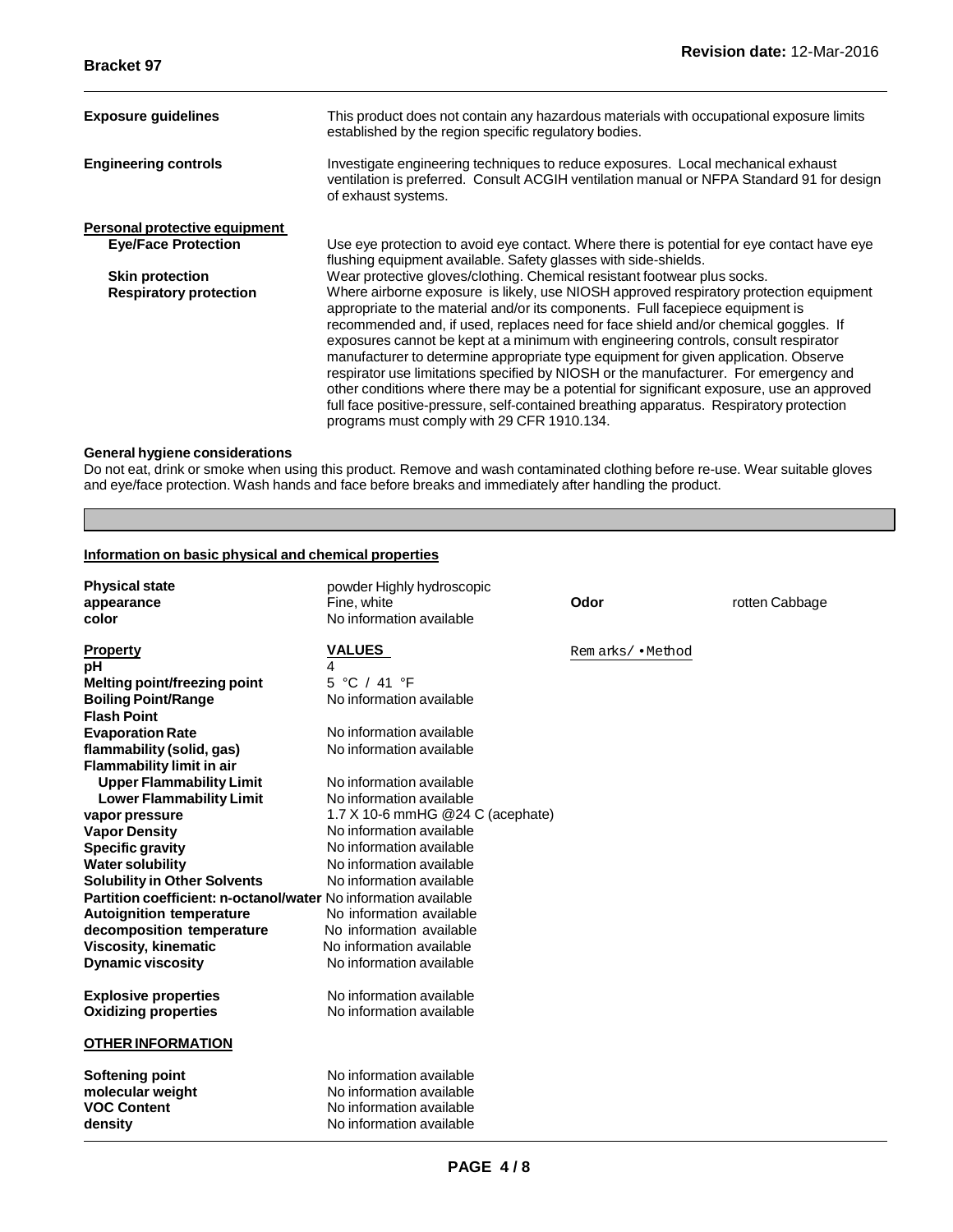#### **Bulk density** 0.55 g/cc

**Reactivity**

no data available

#### **Chemical stability** Stable under recommended storage conditions. **Possibility of hazardous reactions** None under normal processing. **Conditions to avoid** Not known. Excess moisture. **incompatible materials** Alkaline. **Hazardous decomposition products** Oxides of sulfur. Oxides of nitrogen. Oxides of phosphorous.

#### **Information on Likely Routes of Exposure**

| <b>Product information</b> | Bracket 97<br>Eye irritation<br>- minimal with clearing within 24 hrs<br>Skin irritation<br>- non-irritating<br>Dermal toxicity - LD50 (rabbit) > 2 g/kg<br>- LD50 (male rat) 688mg/kg.<br>Oral toxicity<br>LD50 (female rat) 1127 mg/kg<br>LD50 (combined sexes) 846 mg/kg<br>Inahalation tox - LC50 4hr (rats) $>2.13$ mg/L |
|----------------------------|-------------------------------------------------------------------------------------------------------------------------------------------------------------------------------------------------------------------------------------------------------------------------------------------------------------------------------|
| <b>Inhalation</b>          | May be harmful if inhaled.                                                                                                                                                                                                                                                                                                    |
| Eye contact                | Mild eye irritant.                                                                                                                                                                                                                                                                                                            |
| <b>Skin contact</b>        | May cause irritation.                                                                                                                                                                                                                                                                                                         |
| Ingestion                  | MAY BE HARMFUL IF SWALLOWED.                                                                                                                                                                                                                                                                                                  |

#### **Information on Toxicological Effects**

| <b>Symptoms</b>                                                                               | No information available.                                                                                                                                  |
|-----------------------------------------------------------------------------------------------|------------------------------------------------------------------------------------------------------------------------------------------------------------|
|                                                                                               | Delayed and immediate effects as well as chronic effects from short and long-term exposure                                                                 |
| <b>Sensitization</b><br><b>Mutagenic effects</b><br>Carcinogenicity                           | No information available.<br>No information available.<br>The information below indicates whether any agency has listed any ingredient as a<br>carcinogen. |
| <b>Reproductive effects</b><br><b>STOT - Single Exposure</b><br>- repeated exposure<br>hazard | Not Available.<br>No information available. STOT<br>No information available. Aspiration<br>No information available.                                      |
|                                                                                               | Numerical Measures of Toxicity - Product information                                                                                                       |
| LD50 Oral<br><b>LD50 Dermal</b><br><b>LC50 Inhalation:</b>                                    | 688 mg/kg (rat)<br>$2000 \text{ mg/kg}$ (rat)<br>$> 2.13$ mg/l (rat)                                                                                       |

**12. Ecological Information**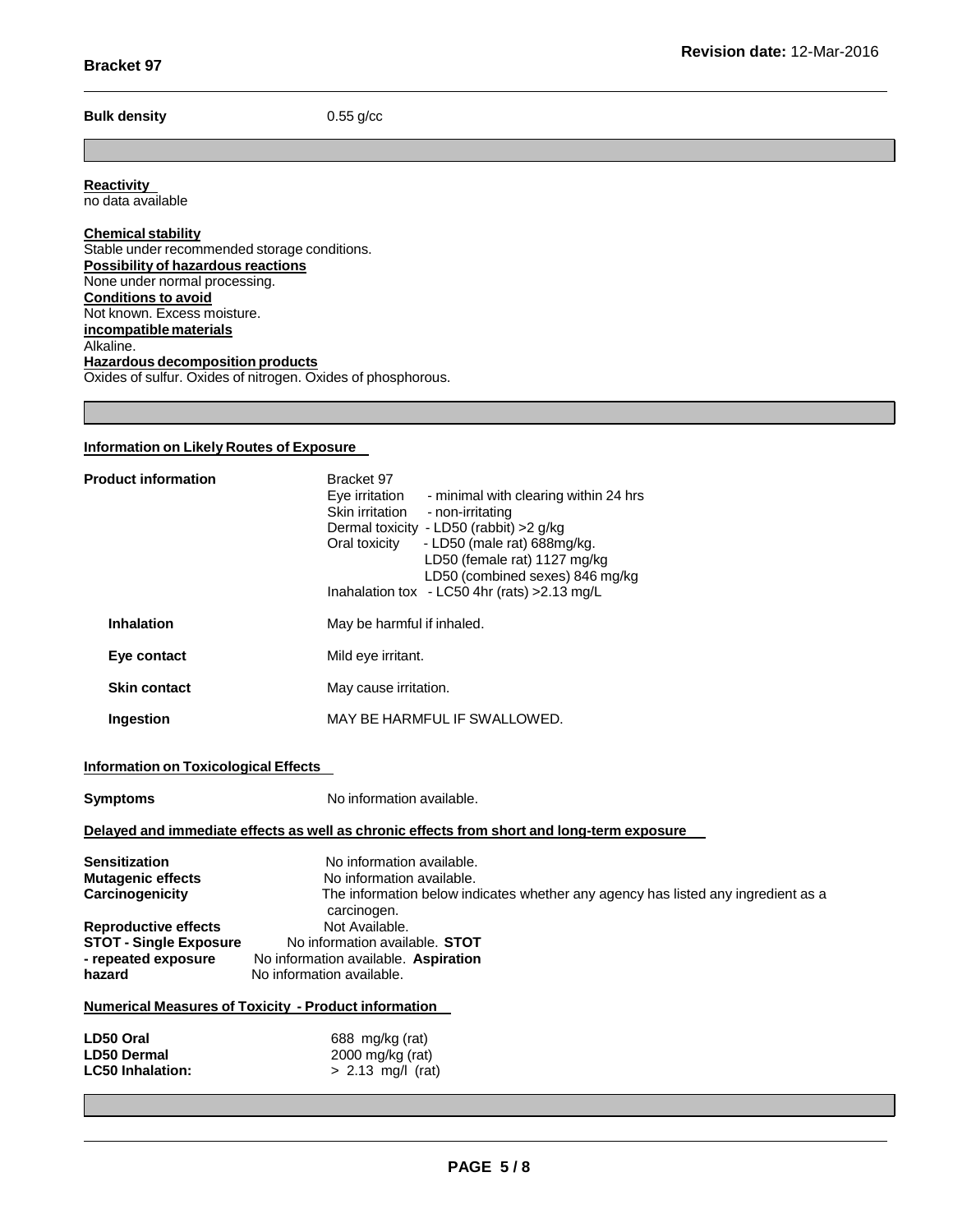#### **ecotoxicity**

Acephate = Highly toxic to bees (1.2 ug/bee) Toxic to birds. Rainbow trout LC50 (96 hr) =  $>1000$  mg/L Bluegill LC50 (96 hr) = >2000 mg/L Mallard duck Oral LD50 = 350 mg/kg

#### **Persistence/Degradability**

No information available.

#### **Bioaccumulation/Accumulation**

No information available.

#### **Other Adverse Effects**

Acephate tech in diet causes adverse effects on reproduction in Mallard ducks (NOEL >5 ppm <20 ppm) and in Bobwhite quail (NOEL >20 ppm <80 ppm).

| <b>Waste Treatment Methods</b> |                                                                                                                                                                                                                                                                                                                                                                                                                                                                      |
|--------------------------------|----------------------------------------------------------------------------------------------------------------------------------------------------------------------------------------------------------------------------------------------------------------------------------------------------------------------------------------------------------------------------------------------------------------------------------------------------------------------|
| <b>Waste Disposal Method</b>   | Pesticide wastes are acutely hazardous. Improper disposal of excess pesticide or rinsate is<br>a violation of Federal law. If the wastes cannot be disposed of by use or according to label<br>instructions, contact your State Pesticide or Environmental Control Agency, or the<br>Hazardous Waste representative at the nearest EPA Regional Office for guidance. Dispose<br>of in accordance with all applicable federal, state, and local laws and regulations. |
| Contaminated packaging         | Non refillable container. Do not reuse this container. Completely empty bag into application<br>equipment. Then offer for recycling if available or dispose of empty bag in a sanitary landfill<br>or by incineration or, if allowed by state and local authorities, by burning. If burned, stay out<br>of smoke. Refer to product label.                                                                                                                            |

| <b>DOT</b>      | NOT REGULATED |
|-----------------|---------------|
| <b>ICAO</b>     | NOT REGULATED |
| <b>IATA</b>     | NOT REGULATED |
| <b>IMDG/IMO</b> | NOT REGULATED |

This chemical is a pesticide product registered by the Environmental Protection Agency and is subject to certain labeling requirements under federal pesticide law. These requirements differ from the classification criteria and hazard information required for safety data sheets, and for workplace labels of non-pesticide chemicals. Following is the hazard information as required on the pesticide label:

**15. Regulatory Information**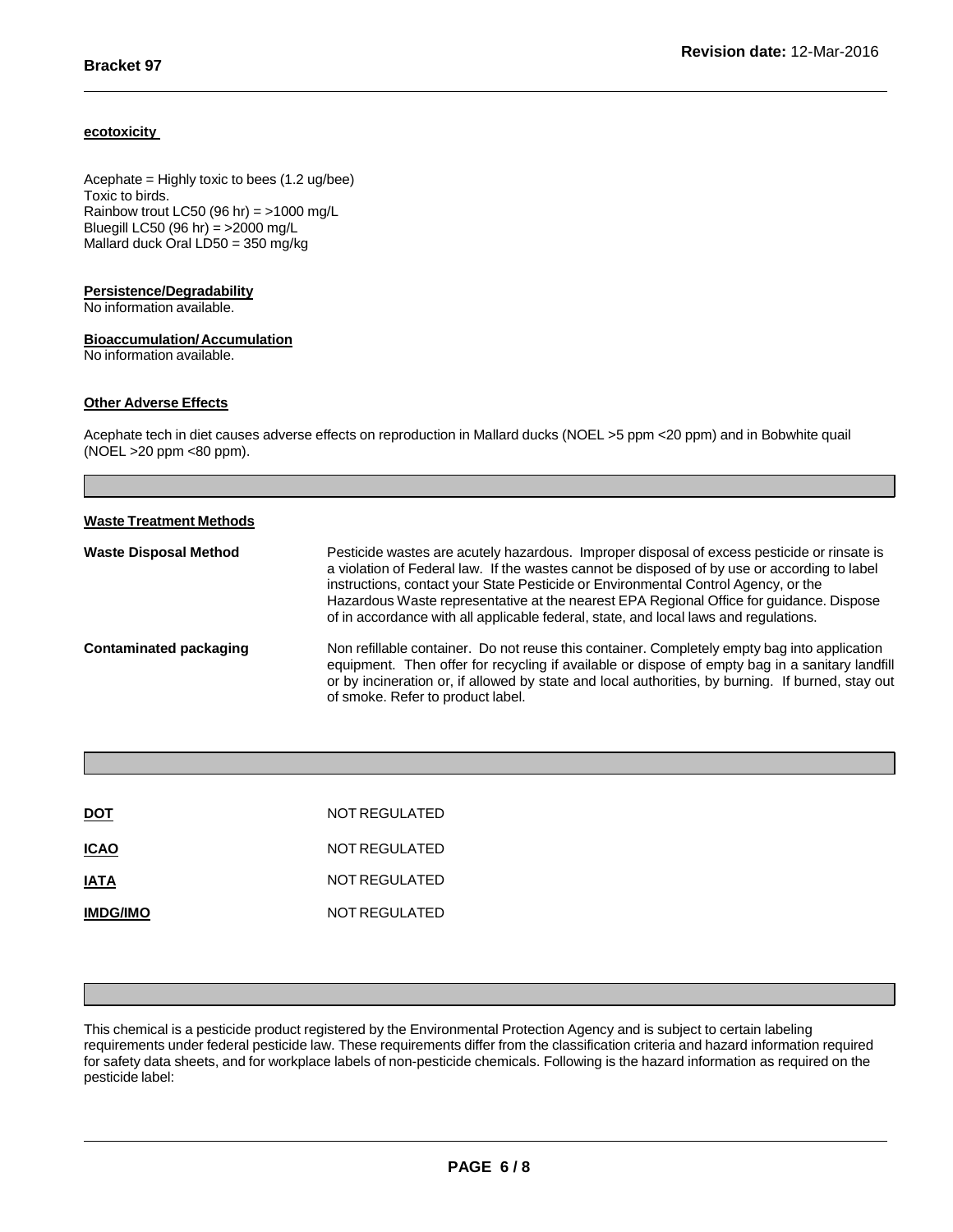| <b>Signal word</b>               | <b>CAUTION</b>                                                                                                                                                               |
|----------------------------------|------------------------------------------------------------------------------------------------------------------------------------------------------------------------------|
| <b>Ventilation Control</b>       | PESTICIDE APPLICATORS & WORKERS THESE WORKERS MUST REFER TO<br>PRODUCT LABELING AND DIRECTIONS FOR USE IN ACCORDANCE WITH EPA<br>WORKER PROTECTION STANDARD 40 CFR PART 170. |
| <b>International Inventories</b> |                                                                                                                                                                              |
| <b>USINV</b>                     | Not determined                                                                                                                                                               |
| <b>DSL/NDSL</b>                  | Not determined                                                                                                                                                               |
| <b>EINECS/</b>                   | Complies                                                                                                                                                                     |
| <b>ELINCS</b>                    |                                                                                                                                                                              |
| <b>ENCS</b>                      | Does not comply                                                                                                                                                              |
| China                            | Complies                                                                                                                                                                     |
| <b>KECL</b>                      | Complies                                                                                                                                                                     |
| <b>PICCS</b>                     | Complies                                                                                                                                                                     |
| <b>AICS</b>                      | Complies                                                                                                                                                                     |
| <b>TSCA</b>                      | Does not comply                                                                                                                                                              |

**TSCA** - United States Toxic Substances Control Act Section 8(b) Inventory **DSL/NDSL** - Canadian Domestic Substances List/Non-Domestic Substances List **EINECS/ELINCS** - European Inventory of Existing Commercial Chemical Substances/EU List of Notified Chemical Substances **ENCS** - Japan Existing and New Chemical Substances **IECSC** - China Inventory of Existing Chemical Substances **KECL** - Korean Existing and Evaluated Chemical Substances **PICCS** - Philippines Inventory of Chemicals and Chemical Substances **AICS** - Australian Inventory of Chemical Substances

#### **Federal Regulations**

#### **SARA 313**

Section 313 of Title III of the Superfund Amendments and Reauthorization Act of 1986 (SARA). This product contains a chemical or chemicals which are subject to the reporting requirements of the Act and and Title 40n of the Code of Federal Regulations, Part 372:

| <b>Chemical name</b>              | <b>SARA 313 - Threshold Values</b> |  |  |  |
|-----------------------------------|------------------------------------|--|--|--|
| Acephate - 30560-19-1             | 1.0                                |  |  |  |
| SARA 311/312 Hazardous            |                                    |  |  |  |
| Categorization                    |                                    |  |  |  |
| Acute health hazard               | yes                                |  |  |  |
| Chronic health hazard             | No                                 |  |  |  |
| <b>Fire hazard</b>                | No                                 |  |  |  |
| Sudden release of pressure hazard | No                                 |  |  |  |
| <b>Reactive Hazard</b>            | No.                                |  |  |  |
| <b>CERCLA</b>                     |                                    |  |  |  |
| 0<br><b>SARA Product RQ</b>       |                                    |  |  |  |

**RCRA Pesticide Information**

**State Regulations**

**State Right-to-Know**

| Chemical<br>name | $ - - + -$<br>vĸ<br>. | Jersev<br>New | <b>Tanna</b><br>------<br>ana | $\mathbf{m}$ | пыанч |
|------------------|-----------------------|---------------|-------------------------------|--------------|-------|
| nate<br>שטר      |                       |               |                               |              |       |

**International regulations**

**U.S. EPA Label information**

**EPA Pesticide registration number** 70506-8-1381